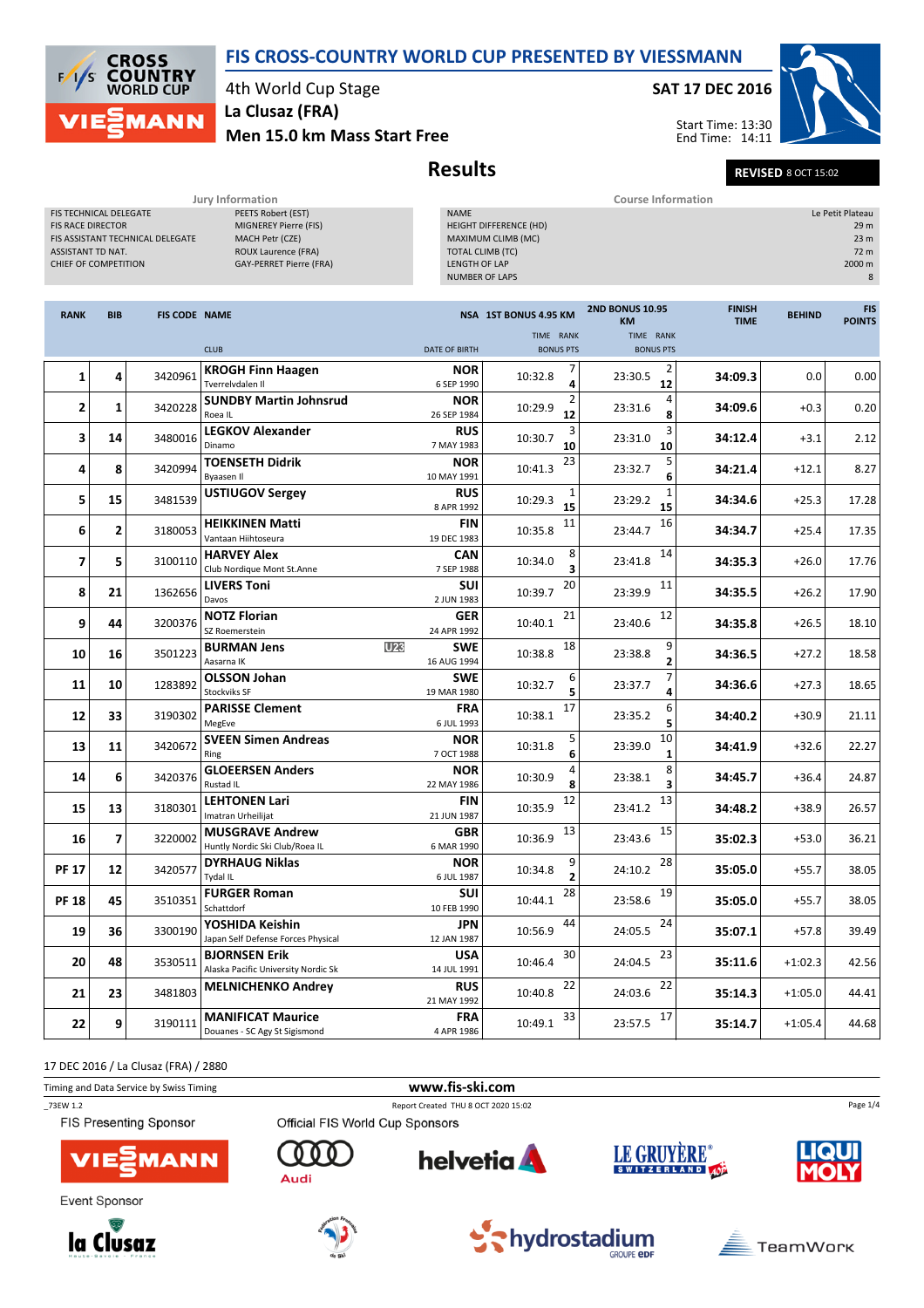### FIS CROSS-COUNTRY WORLD CUP PRESENTED BY VIESSMANN



4th World Cup Stage La Clusaz (FRA)

Men 15.0 km Mass Start Free

### SAT 17 DEC 2016

Results Revised 8 OCT 15:02



Start Time: 13:30 End Time: 14:11

| <b>RANK</b>  | <b>BIB</b> | <b>FIS CODE NAME</b> |                                                         |                 |                           | NSA 1ST BONUS 4.95 KM         | <b>2ND BONUS 10.95</b><br><b>KM</b> | <b>FINISH</b><br><b>TIME</b> | <b>BEHIND</b> | <b>FIS</b><br><b>POINTS</b> |
|--------------|------------|----------------------|---------------------------------------------------------|-----------------|---------------------------|-------------------------------|-------------------------------------|------------------------------|---------------|-----------------------------|
|              |            |                      | <b>CLUB</b>                                             |                 | <b>DATE OF BIRTH</b>      | TIME RANK<br><b>BONUS PTS</b> | TIME RANK<br><b>BONUS PTS</b>       |                              |               |                             |
| 23           | 42         | 3090024              | <b>TSINZOV Veselin</b><br>Alexander Logistics           |                 | <b>BUL</b><br>29 JUL 1986 | 32<br>10:47.2                 | 18<br>23:57.7                       | 35:15.3                      | $+1:06.0$     | 45.09                       |
| 24           | 26         | 3460018              | <b>PEPENE Paul Constantin</b><br>CS Dinamo Bucuresti    |                 | <b>ROU</b><br>21 MAY 1988 | 26<br>10:42.7                 | 20<br>24:01.1                       | 35:26.7                      | $+1:17.4$     | 52.88                       |
| <b>PF 25</b> | 50         | 3500259              | <b>JOENSSON Emil</b><br>Anna o Emil SK                  |                 | <b>SWE</b><br>15 AUG 1985 | 34<br>10:49.2                 | 27<br>24:08.2                       | 35:28.6                      | $+1:19.3$     | 54.17                       |
| <b>PF 26</b> | 19         | 3290379              | <b>DE FABIANI Francesco</b><br><b>CS ESERCITO</b>       |                 | ITA<br>21 APR 1993        | 19<br>10:39.3                 | 25<br>24:05.5                       | 35:28.6                      | $+1:19.3$     | 54.17                       |
| 27           | 22         | 3480004              | <b>DEMENTIEV Eugeniy</b><br>Dinamo                      |                 | <b>RUS</b><br>17 JAN 1983 | 16<br>10:38.0                 | 21<br>24:02.8                       | 35:30.9                      | $+1:21.6$     | 55.75                       |
| 28           | 56         | 3190229              | <b>JEANNEROD Alexis</b><br>CSRPontarlier                |                 | FRA<br>27 JAN 1991        | 27<br>10:43.3                 | 29<br>24:11.5                       | 35:40.5                      | $+1:31.2$     | 62.30                       |
| 29           | 17         | 3180557              | <b>HYVARINEN Perttu</b><br>Puijon Hiihtoseura           |                 | <b>FIN</b><br>5 JUN 1991  | 57<br>11:07.9                 | 40<br>24:40.4                       | 35:46.8                      | $+1:37.5$     | 66.61                       |
| 30           | 27         | 3150069              | <b>JAKS Martin</b><br>Dukla Liberec                     |                 | <b>CZE</b><br>6 SEP 1986  | 45<br>10:58.5                 | 31<br>24:21.9                       | 35:47.3                      | $+1:38.0$     | 66.95                       |
| 31           | 18         | 3482119              | <b>CHERVOTKIN Alexey</b>                                | U <sub>23</sub> | <b>RUS</b><br>30 APR 1995 | 60<br>11:12.9                 | 46<br>24:44.3                       | 35:47.8                      | $+1:38.5$     | 67.29                       |
| 32           | 24         | 3500153              | <b>JOHANSSON Martin</b><br>IFK Mora SK                  |                 | <b>SWE</b><br>26 SEP 1984 | 14<br>10:37.0                 | 30<br>24:15.4                       | 35:49.4                      | $+1:40.1$     | 68.38                       |
| 33           | 30         | 3190105              | <b>PERRILLAT BOITEUX Ivan</b><br>Le grand-bornand       |                 | <b>FRA</b><br>28 DEC 1985 | 37<br>10:51.6                 | 34<br>24:30.3                       | 35:49.7                      | $+1:40.4$     | 68.59                       |
| 34           | 46         | 3200205              | <b>BOEGL Lucas</b><br>SC Gaissach                       |                 | <b>GER</b><br>14 JUN 1990 | 52<br>11:04.3                 | 38<br>24:36.4                       | 35:54.9                      | $+1:45.6$     | 72.14                       |
| 35           | 62         | 3501259              | <b>EKSTROEM Axel</b><br>IFK Mora SK                     | U <sub>23</sub> | <b>SWE</b><br>3 MAY 1995  | 40<br>10:53.3                 | 35<br>24:31.3                       | 35:56.4                      | $+1:47.1$     | 73.17                       |
| 36           | 59         | 3190303              | <b>PHILIPOT Mickael</b><br>Pays Rochois                 |                 | <b>FRA</b><br>23 OCT 1993 | 41<br>10:54.0                 | 32<br>24:28.6                       | 35:56.8                      | $+1:47.5$     | 73.44                       |
| 37           | 51         | 3300330              | <b>LENTING Akira</b><br><b>TEAM AKIRA</b>               |                 | <b>JPN</b><br>11 AUG 1990 | 43<br>10:56.4                 | 37<br>24:33.5                       | 35:59.4                      | $+1:50.1$     | 75.22                       |
| 38           | 49         | 1067291              | <b>DI CENTA Giorgio</b><br><b>CS CARABINIERI</b>        |                 | ITA<br>7 OCT 1972         | 49<br>11:02.6                 | 39<br>24:37.1                       | 36:00.7                      | $+1:51.4$     | 76.10                       |
| 39           | 53         | 3190358              | <b>TIBERGHIEN Jean</b><br>La Feclaz                     | U <sub>23</sub> | <b>FRA</b><br>2 APR 1995  | 42<br>10:54.2                 | 42<br>24:42.0                       | 36:06.9                      | $+1:57.6$     | 80.34                       |
| 40           | 67         | 3150070              | <b>RAZYM Ales</b><br>Sport Club Plzen                   |                 | <b>CZE</b><br>19 AUG 1986 | 67<br>11:19.3                 | 44<br>24:43.0                       | 36:07.3                      | $+1:58.0$     | 80.61                       |
| 41           | 35         | 3200241              | <b>BING Thomas</b><br>Rhoener WSV Dermbach              |                 | <b>GER</b><br>3 APR 1990  | 15<br>10:37.8                 | 26<br>24:07.7                       | 36:10.4                      | $+2:01.1$     | 82.73                       |
| 42           | 20         | 1345875              | <b>GAILLARD Jean Marc</b><br>S.C DES DOUANES HTE SAVOIE |                 | <b>FRA</b><br>7 OCT 1980  | 10<br>10:35.5                 | 33<br>24:29.6                       | 36:15.0                      | $+2:05.7$     | 85.87                       |
| 43           | 80         | 3190301              | <b>AGNELLET Gerard</b><br>La Clusaz                     |                 | FRA<br>13 MAR 1992        | 58<br>11:09.0                 | 49<br>24:52.0                       | 36:16.4                      | $+2:07.1$     | 86.83                       |
| 44           | 52         | 3290373              | <b>MULLER Claudio</b><br><b>CS CARABINIERI</b>          |                 | ITA<br>26 APR 1992        | 29<br>10:46.2                 | 45<br>24:43.8                       | 36:20.7                      | $+2:11.4$     | 89.77                       |
| 45           | 34         | 3510479              | <b>RUEESCH Jason</b><br>Davos                           | <b>U23</b>      | <b>SUI</b><br>16 MAY 1994 | 24<br>10:41.7                 | 43<br>24:42.8                       | 36:22.2                      | $+2:12.9$     | 90.79                       |
| 46           | 61         | 3180054              | <b>NOUSIAINEN Ville</b><br>Kouvolan Hiihtoseura         |                 | <b>FIN</b><br>5 DEC 1983  | 48<br>11:01.7                 | 47<br>24:48.8                       | 36:23.0                      | $+2:13.7$     | 91.34                       |
| 47           | 28         | 3480533              | <b>VOLZHENTSEV Stanislav</b><br>Dinamo                  |                 | <b>RUS</b><br>28 OCT 1985 | 54<br>11:05.6                 | 48<br>24:50.7                       | 36:23.4                      | $+2:14.1$     | 91.61                       |

17 DEC 2016 / La Clusaz (FRA) / 2880

Timing and Data Service by Swiss Timing www.fis-ski.com

Official FIS World Cup Sponsors

\_73EW 1.2 Report Created THU 8 OCT 2020 15:02

**helvetia** 

FIS Presenting Sponsor



Event Sponsor





O 0 O

Audi





**GROUPE EDF** 



Page 2/4

**TeamWork** 

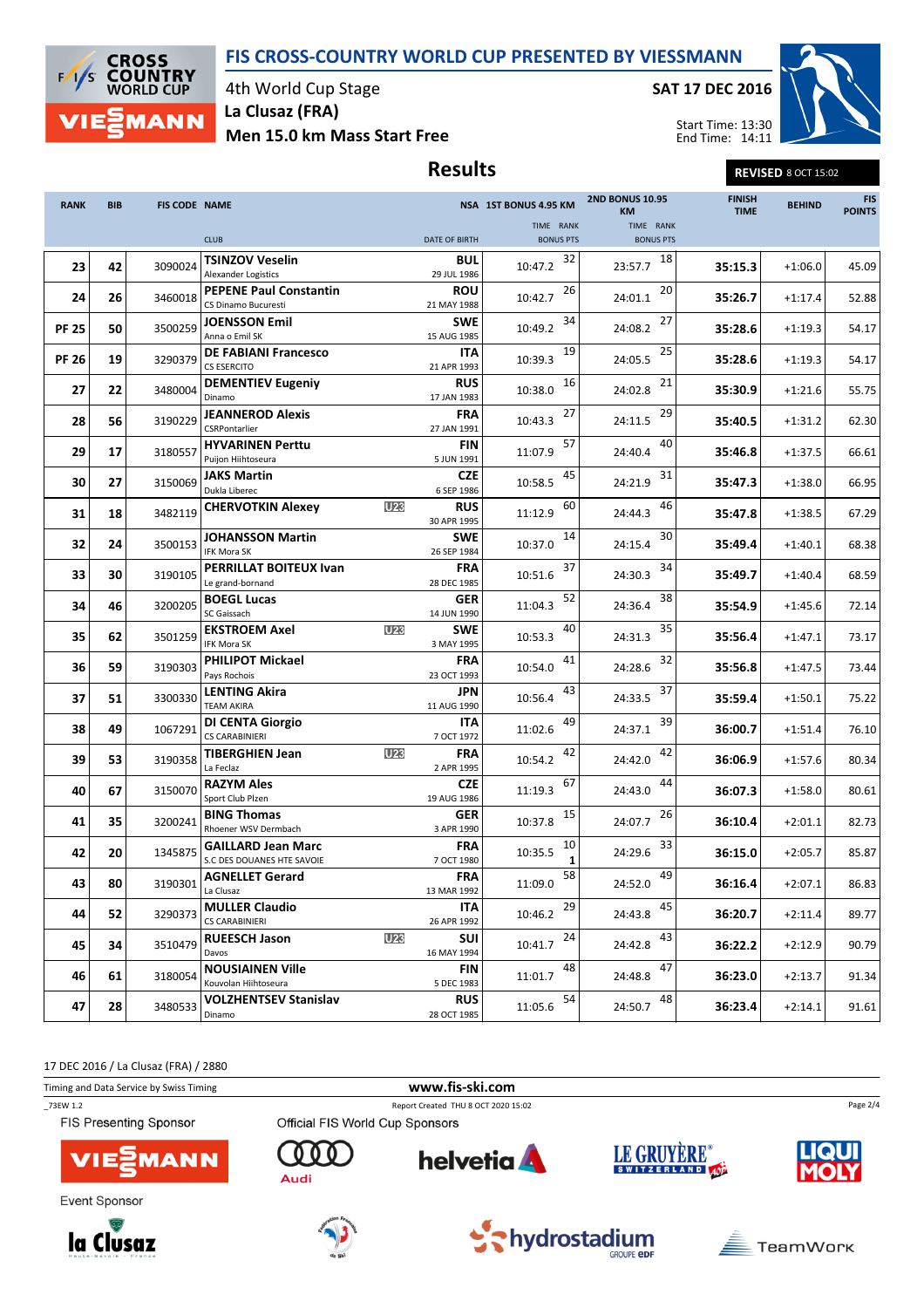### FIS CROSS-COUNTRY WORLD CUP PRESENTED BY VIESSMANN



4th World Cup Stage La Clusaz (FRA)

Men 15.0 km Mass Start Free

### SAT 17 DEC 2016

Results Revised 8 OCT 15:02



Start Time: 13:30 End Time: 14:11

| <b>RANK</b> | <b>BIB</b> | <b>FIS CODE NAME</b> |                                                                 |                 |                           | NSA 1ST BONUS 4.95 KM         | <b>2ND BONUS 10.95</b><br><b>KM</b> | <b>FINISH</b><br><b>TIME</b> | <b>BEHIND</b> | <b>FIS</b><br><b>POINTS</b> |
|-------------|------------|----------------------|-----------------------------------------------------------------|-----------------|---------------------------|-------------------------------|-------------------------------------|------------------------------|---------------|-----------------------------|
|             |            |                      | <b>CLUB</b>                                                     |                 | <b>DATE OF BIRTH</b>      | TIME RANK<br><b>BONUS PTS</b> | TIME RANK<br><b>BONUS PTS</b>       |                              |               |                             |
| 48          | 31         | 3530489              | <b>HOFFMAN Noah</b><br>Ski and Snowboard Club Vail              |                 | USA<br>1 AUG 1989         | 31<br>10:47.2                 | 41<br>24:41.7                       | 36:23.9                      | $+2:14.6$     | 91.95                       |
| 49          | 58         | 1344711              | <b>JAUHOJAERVI Sami</b><br>Vuokatti Ski Team Kainuu             |                 | <b>FIN</b><br>5 MAY 1981  | 66<br>11:18.5                 | 54<br>25:03.1                       | 36:33.3                      | $+2:24.0$     | 98.38                       |
| 50          | 25         | 3190268              | <b>BACKSCHEIDER Adrien</b><br>Douane - Gerardmer Ski Nordique   |                 | <b>FRA</b><br>7 AUG 1992  | 25<br>10:42.1                 | 36<br>24:32.8                       | 36:34.9                      | $+2:25.6$     | 99.47                       |
| 51          | 76         | 3670078              | <b>KLIMIN Olzhas</b>                                            | U <sub>23</sub> | <b>KAZ</b><br>30 AUG 1996 | 56<br>11:07.1                 | 51<br>24:53.1                       | 36:40.1                      | $+2:30.8$     | 103.02                      |
| 52          | 63         | 3390103              | <b>TAMMJARV Karel</b><br><b>Tartu Skiclub</b>                   |                 | <b>EST</b><br>25 MAY 1989 | 70<br>11:22.4                 | 55<br>25:12.4                       | 36:42.8                      | $+2:33.5$     | 104.87                      |
| 53          | 57         | 3190345              | <b>JOUVE Richard</b><br>ARMEE-EMHM Montgenevre Val claree       | U <sub>23</sub> | <b>FRA</b><br>25 OCT 1994 | 35<br>10:50.3                 | 52<br>25:01.9                       | 36:46.3                      | $+2:37.0$     | 107.26                      |
| 54          | 65         | 1323468              | <b>REHEMAA Aivar</b><br>Sportclub SPARTA                        |                 | <b>EST</b><br>28 SEP 1982 | 55<br>11:06.0                 | 53<br>25:03.1                       | 36:47.2                      | $+2:37.9$     | 107.87                      |
| 55          | 37         | 3660065              | <b>SEMENOV Michail</b>                                          |                 | <b>BLR</b><br>5 FEB 1986  | 36<br>10:50.8                 | 50<br>24:52.8                       | 36:57.0                      | $+2:47.7$     | 114.57                      |
| 56          | 66         | 3510417              | <b>KAESER Erwan</b><br>Gardes Frontiere                         |                 | <b>SUI</b><br>8 JUN 1992  | 62<br>11:16.1                 | 56<br>25:16.0                       | 37:09.6                      | $+3:00.3$     | 123.17                      |
| 57          | 43         | 3190353              | <b>CHAUVIN Valentin</b><br>Haut Jura ski                        | U <sub>23</sub> | <b>FRA</b><br>30 DEC 1995 | 47<br>11:00.5                 | 61<br>25:25.3                       | 37:17.2                      | $+3:07.9$     | 128.37                      |
| 58          | 47         | 3190230              | <b>GOALABRE Paul</b><br>ARMEES-EMHM SC Queyras                  |                 | <b>FRA</b><br>26 SEP 1991 | 59<br>11:11.0                 | 59<br>25:21.2                       | 37:21.9                      | $+3:12.6$     | 131.58                      |
| 59          | 77         | 3150035              | <b>KOZISEK Dusan</b><br>Dukla Liberec                           |                 | <b>CZE</b><br>25 APR 1983 | 65<br>11:18.4                 | 57<br>25:16.9                       | 37:22.6                      | $+3:13.3$     | 132.05                      |
| 60          | 40         | 3190280              | <b>TARANTOLA Damien</b><br><b>Chamonix Mont Blanc</b>           |                 | <b>FRA</b><br>14 OCT 1991 | 46<br>10:59.4                 | 62<br>25:25.7                       | 37:31.0                      | $+3:21.7$     | 137.79                      |
| 61          | 71         | 3190336              | <b>SCHWARTZ Louis</b><br>Villard De lans                        | U <sub>23</sub> | <b>FRA</b><br>4 SEP 1995  | 61<br>11:14.0                 | 60<br>25:24.6                       | 37:39.2                      | $+3:29.9$     | 143.40                      |
| 62          | 54         | 3100217              | <b>JOHNSGAARD Knute</b><br>Whitehorse CC Ski Club               |                 | <b>CAN</b><br>5 DEC 1992  | 53<br>11:05.3                 | 63<br>25:28.5                       | 37:59.4                      | $+3:50.1$     | 157.20                      |
| 63          | 38         | 3200210              | <b>EISENLAUER Sebastian</b><br>SC Sonthofen                     |                 | GER<br>13 MAR 1990        | 39<br>10:53.3                 | 58<br>25:18.5                       | 38:03.2                      | $+3:53.9$     | 159.79                      |
| 64          | 73         | 3190255              | <b>GROS Baptiste</b><br><b>ARMEES EMHM - Les Dragons Annecy</b> |                 | <b>FRA</b><br>17 JUL 1990 | 72<br>11:26.3                 | 66<br>26:10.2                       | 38:16.4                      | $+4:07.1$     | 168.81                      |
| 65          | 60         | 3530485              | <b>PACKER Eric</b><br>Alaska Pacific Nordic Ski Center          |                 | USA<br>3 JUL 1990         | 68<br>11:20.6                 | 64<br>25:40.2                       | 38:21.8                      | $+4:12.5$     | 172.50                      |
| 66          | 70         | 3290320              | <b>CLEMENTI Fabio</b><br><b>CS CARABINIERI</b>                  |                 | ITA<br>17 JUN 1990        | 50<br>11:02.8                 | 65<br>26:00.7                       | 38:33.6                      | $+4:24.3$     | 180.56                      |
| 67          | 68         | 3460021              | <b>HOGIU Petrica</b><br><b>CSM Bistrita</b>                     |                 | <b>ROU</b><br>16 JUN 1991 | 64<br>11:17.7                 | 67<br>26:12.7                       | 38:46.8                      | $+4:37.5$     | 189.58                      |
| 68          | 55         | 3300422              | <b>UDA Takatsugu</b><br>JSDF Physical Training School           |                 | JPN<br>25 OCT 1991        | 73<br>11:32.9                 | 70<br>26:43.4                       | <b>LAP</b>                   |               |                             |
| 69          | 39         | 3100232              | <b>SHIELDS Andy</b><br>Lappe Nordic                             |                 | <b>CAN</b><br>19 MAR 1991 | 74<br>11:41.2                 | 68<br>26:41.1                       | LAP                          |               |                             |
| 70          | 74         | 3670049              | <b>VOLOTKA Denis</b>                                            |                 | <b>KAZ</b><br>10 OCT 1985 | 75<br>11:42.4                 | 69<br>26:42.1                       | LAP                          |               |                             |
| 71          | 79         | 3670075              | <b>BORTSOV Konstantin</b>                                       | U <sub>23</sub> | <b>KAZ</b><br>24 NOV 1995 | 69<br>11:21.2                 | 71<br>26:57.5                       | <b>LAP</b>                   |               |                             |
| 72          | 78         | 3670032              | <b>AKHMADIYEV Yerdos</b>                                        |                 | <b>KAZ</b><br>6 MAR 1985  | 76<br>11:54.8                 | 72<br>27:14.8                       | <b>LAP</b>                   |               |                             |

17 DEC 2016 / La Clusaz (FRA) / 2880

Timing and Data Service by Swiss Timing www.fis-ski.com

\_73EW 1.2 Report Created THU 8 OCT 2020 15:02 FIS Presenting Sponsor

Official FIS World Cup Sponsors

Audi



Event Sponsor





000



**helvetia** 

LE GRUYÈRE®



Page 3/4